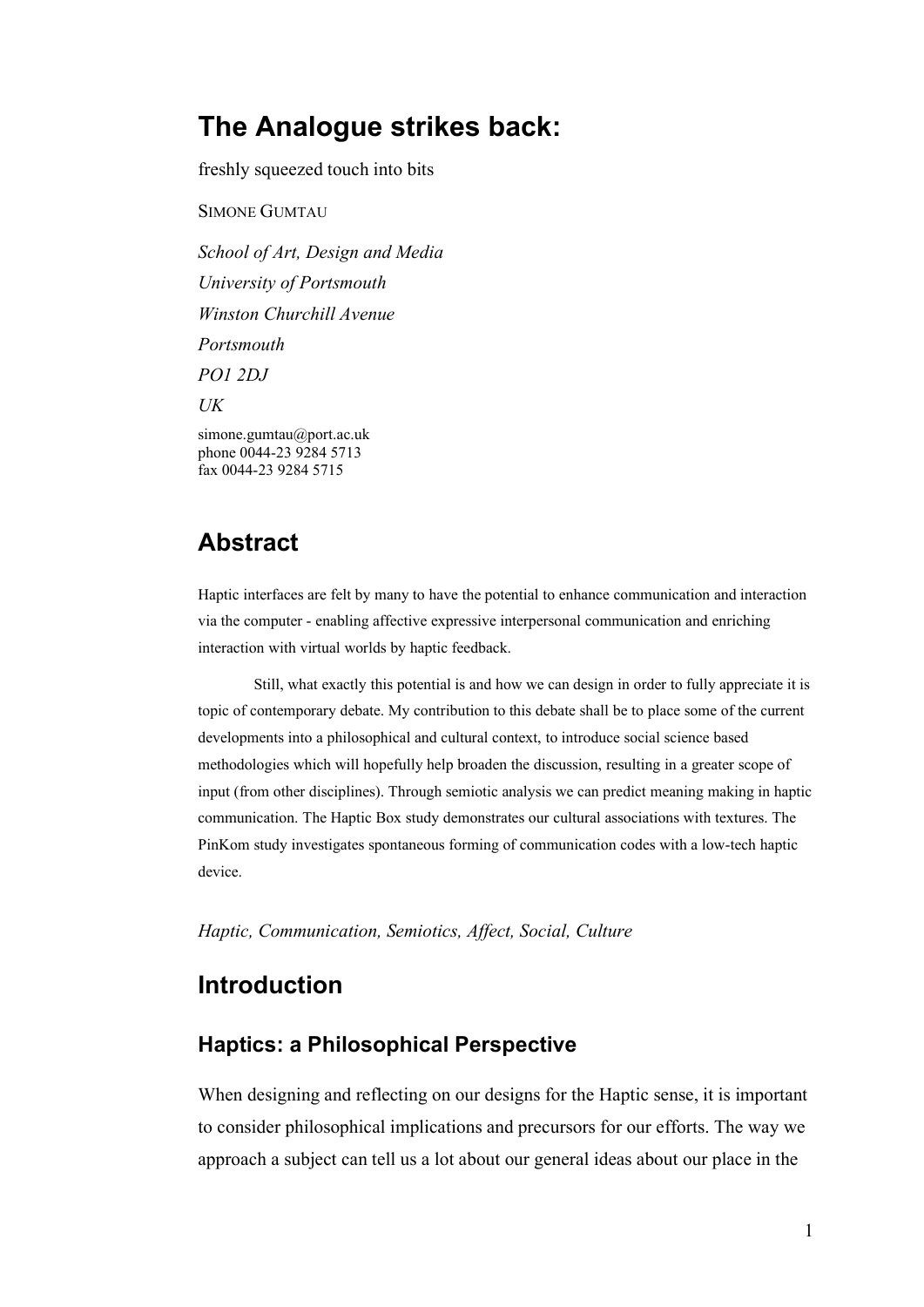universe. Becoming aware of our boundaries might enable us to push them outwards or even step outside of them.

As we all know the sense of touch is incredibly complex and there are not many explicit philosophical writings on the subject. Renee Weber [1] has attempted this in a chapter dedicated to the philosophy of touch, by drawing on more general ideas about the human mind, body and soul. She introduces three models that are generally used to define the human being and applies them to touch: the physical-sensory model, the psychological-humanistic model and the field model. After introducing her mappings, I would like to place different strands of developments in Haptic research as I see them fit into her descriptions.

### *Physical-Sensory Model*

The physical-sensory model as Weber puts it "fits the aims and assumptions of Anglo-American philosophy" and is mainly interested in touch as pure contact, made up of sense impressions. In this model, touch is used for contact information and functions cognitively, like sight or hearing would.

This utilitarian approach can be found in Haptic tools designed for sensory substitution. Here, the haptic device acts as a replacement of eyes, hands and ears to provide information to us - for example when working in hazardous or hard to reach environments (e.g. drilling under the sea, performing minimally invasive surgery, digging on the moon). Also, haptic assistive technologies for people with disabilities can be classed in this category. Another example for devices using touch as "sense-impressions impinging on sense-impression, mediated perhaps by some neurologically complex mechanism for registering and encoding them" are haptic tools for sensory augmentation, which help improve usability factors like effectiveness, efficiency and satisfaction (e.g. adding vibrotactile feedback to reduce task completion time and errors, helping user navigation). The design materials available for this approach are usually based around simulation and a reproduction/carbon-copy of reality: realistic attributes and multiplexing of information are key features. At the moment, it seems to me that projects that fall into this group are less appropriate for semiotic analysis.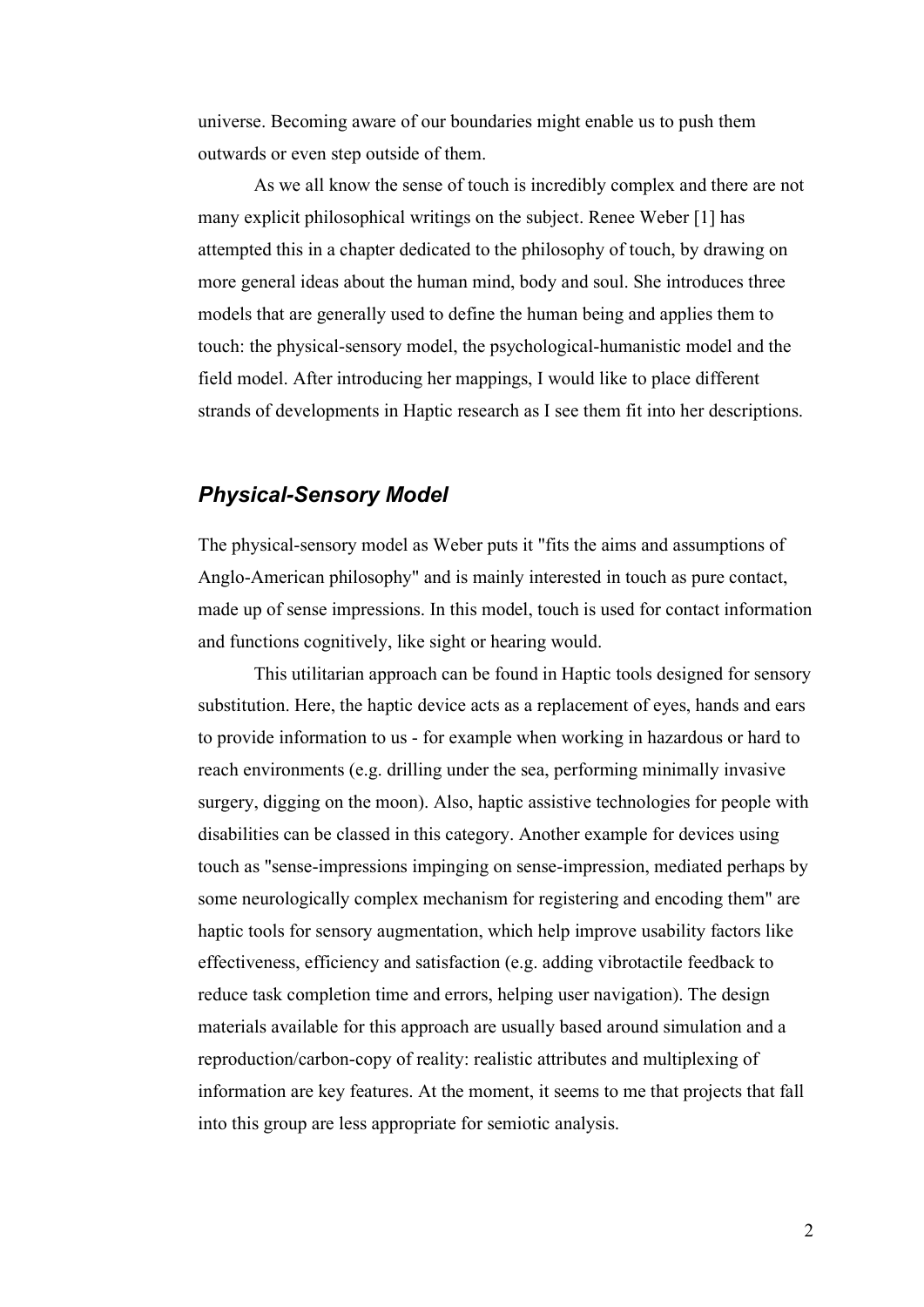### *Psychological-Humanistic Model*

Weber classes the second model, the psychological-humanistic model, as expressing "the concerns of contemporary European philosophy, especially phenomenology and existentialism" and it assumes that we can use touch to reach and communicate with another person. In this case touch functions to create a connection, a trigger for emotions, ideas and images. This approach can be found in projects aiming to facilitate communication of affect, presence and personal expression. The designers here usually work with symbols, metaphors and intuition.

### *Field Model*

The third model, the field model, is thought by Weber to "harmonize with Eastern philosophy and its holistic world view". Gradually, as western science is moving from empiricist, dualistic standpoint to accept theories of unity and interconnectedness like relativity theory and quantum mechanics, this can also be felt in the design of human machine interfaces - moving away from a limited and reductionist interaction to an integrative and synthesizing, embodied one. The field of Haptic research is one such pointer supporting this development.

"To treat a holistic sense such as touch within a reductionistic framework seems problematic to me; to see it as an expression of a general holistic framework is more consistent and philosophically more appealing. On these grounds, as well as others, the field model of touch strikes me as the most interesting and promising one" [1, p. 15]

So, among a more general urge in Human computer interaction research for embodiment and added sensuality, among the philosophical conclusion, once again, that the mind and the body may not be separated, and one may perform better in a holistic manner, we find attempts to investigate and create the possibility of communication and interaction via (computer-mediated) touch.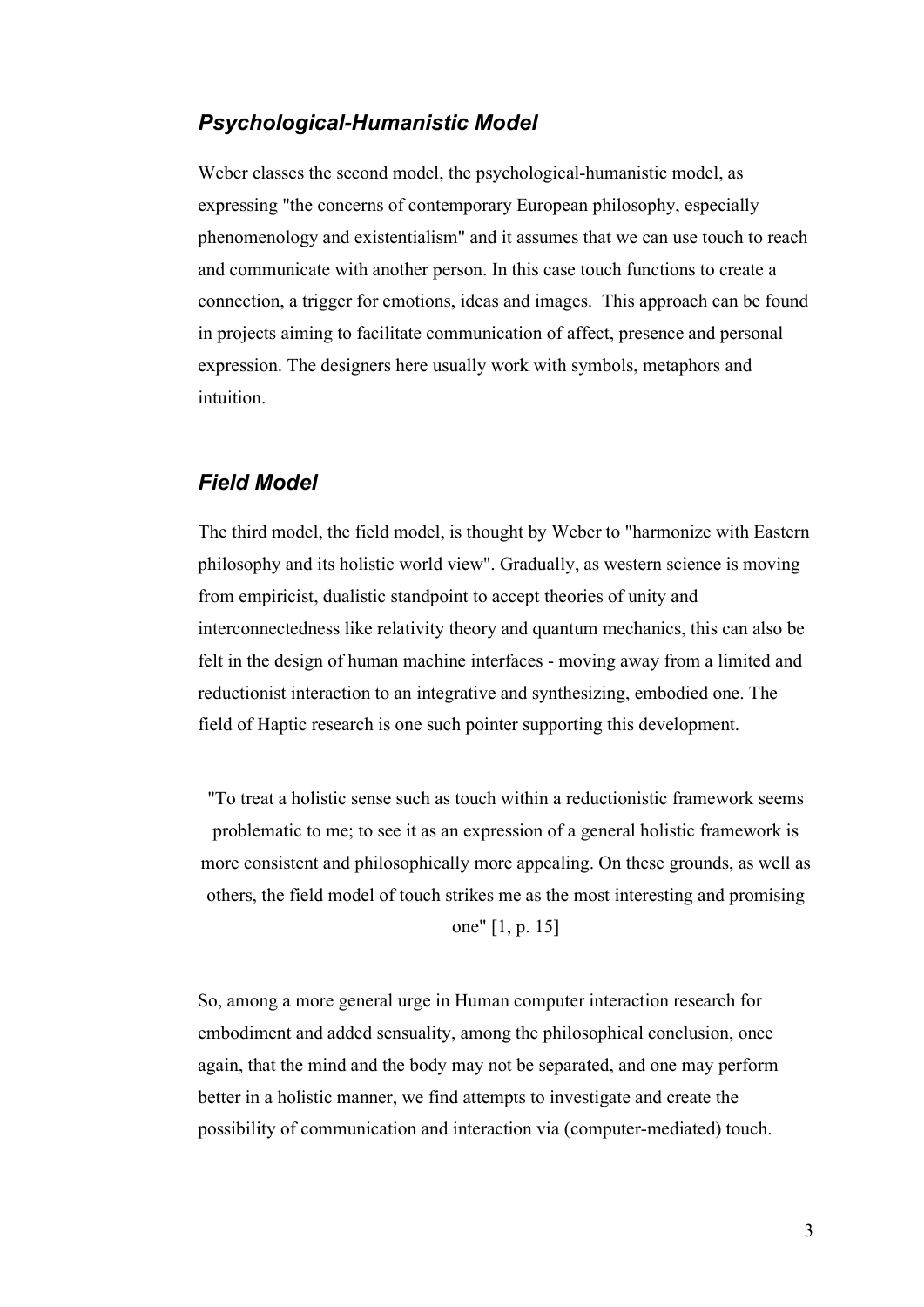### *Search for Design Guidelines*

There is a general search for classification and coding systems in order to utilize this third sense to be added after the visual and aural. I would like to discuss the possibilities of such outcomes and in which ways we may proceed. Reflecting on my own review and research sums up the problem: everyone seems to have a good "feeling" about this but no one can seem to put their finger on exactly what it is. In other words, it makes sense to everyone that there is value to be added by touch, but why exactly that may be escapes our words so far. The articulation of this paragraph is interesting in itself. It is driving me to think whether this sense can be put into words at all.

 In order to design successful messages or message transmitters, it has been said that we have to be able to classify how messages are communicated and split them up into small segments that can be reproduced digitally and mechanically [2]. The question that is now arising for me is whether in an affective analogue design space, it will be possible to identify and reproduce small units or whether it might be more successful to approach the problem in a holistic, rather than a reductionist, manner. The separation of our senses and sense impressions in order to study their workings seems essential in order to consider them as design elements, however sometimes we might consider the person as a whole, sensory apparatus unified and located in a social and cultural context.

Indeed, the current interest in enabling the haptic channel in computermediated communication is often centred around the desire to feel "presence" and "affect". Are these social, learned reactions we are trying to arouse - in which case they would be in reach of being classified - or are we, as also often mentioned in research papers, longing for a natural, intuitive, universal language - a lot more primary. This would make the effect more powerful, but it would also mean for the design process that we need to adapt an approach built on personal experience, something like a haptic sketchbook, similar to what set designers, architects and fashion designers are successfully utilising in their work. In addition to that, if we take the "personal" approach, the design paradigm to strive for would be a dynamic range rather than prescribed experiences, a palette of sensations that is individually variable and under the control of the communication partners.

A successful haptic communication device would allow the person using it to evolve their own language and harvest the amazing capabilities of the human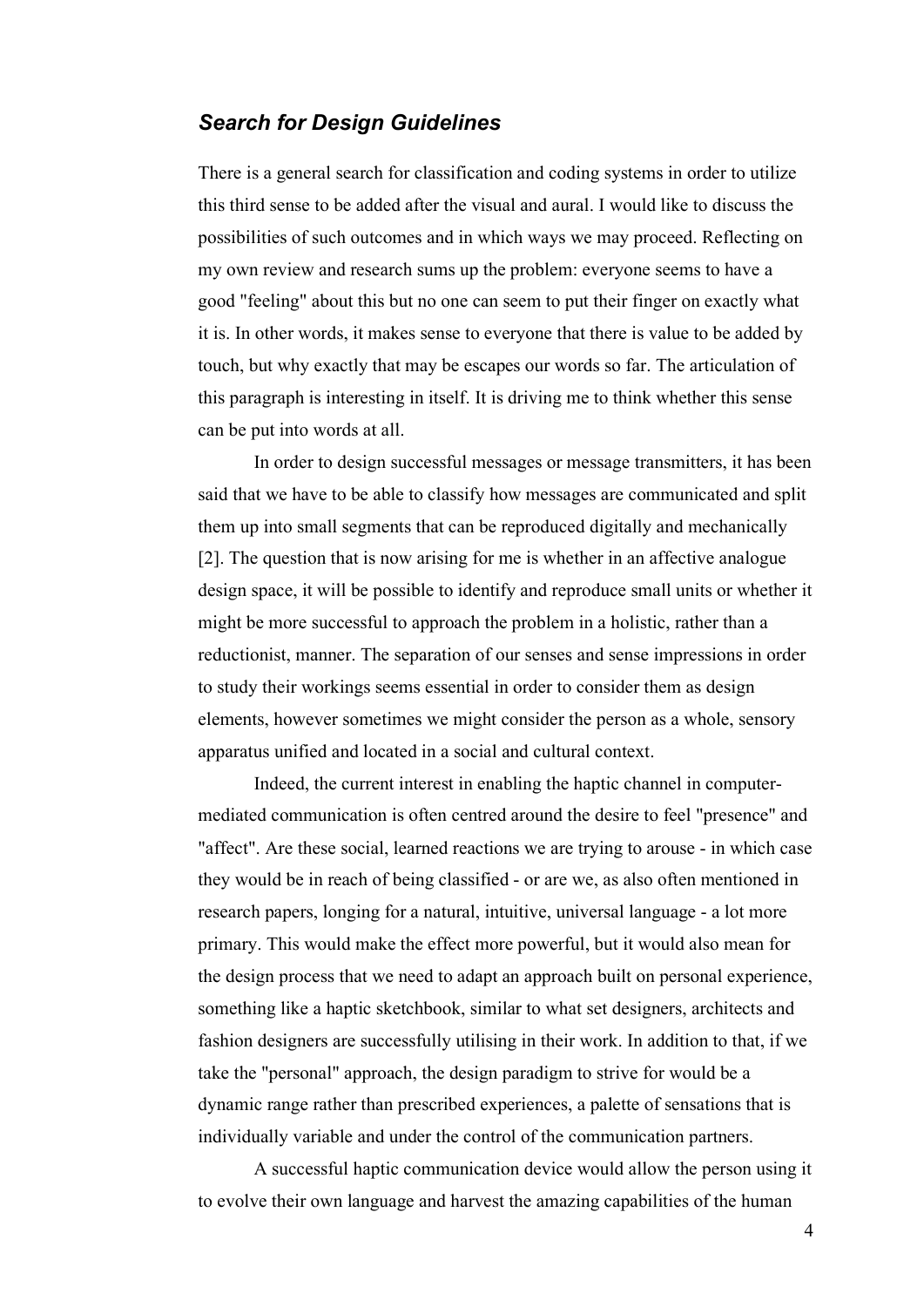imagination to fill gaps with their own interpretation, built on their own experience.

As we are developing the haptic research and broadening its scope, we are moving from the purely physical-sensory model to the psychological-humanistic and even field model, which will lead us to consider and bring in many other research disciplines that are already dealing with the inherent issues of communicating and relating, of meaning making and intent, attitudes and context.

### **Haptics: a Cultural Perspective**

"Saussure [...] concluded that meaning is not inherent in things, but is constructed through a social contract" [3, p.119]

Consideration of signs, codes and culture can help us analyze current haptic communication projects and from there develop design paradigms. In my research I consider how we can utilize semiotic theory to help us design and enable meaningful haptic communication. Semiotic theory as one way of analyzing communication assumes a 'self 'and an 'other' who successfully encode and decode messages and create meaning between them. It may not be useful to projects of purposes that fit strictly into the physical-sensory model. Developing a sensor and a tactile display to replace the human hand performing surgery inside the body (which is physical-sensory) must follow the restrictive rules laid out by psychophysics in order to be accurate and trustworthy. Even though the person performing the surgery still has to create meaning for himself based on the sense impression received, this meaning should at the most fit into the logical codes, for which only one way of decoding is possible. For this purpose, no room for different interpretation shall be given and design should orientate itself on the physical reality as much as possible. However, entering the realm of the psychological-humanistic and the field model, we encounter a world of communication where intent and attitude of communication partners is integral to the meaning making process on both sides.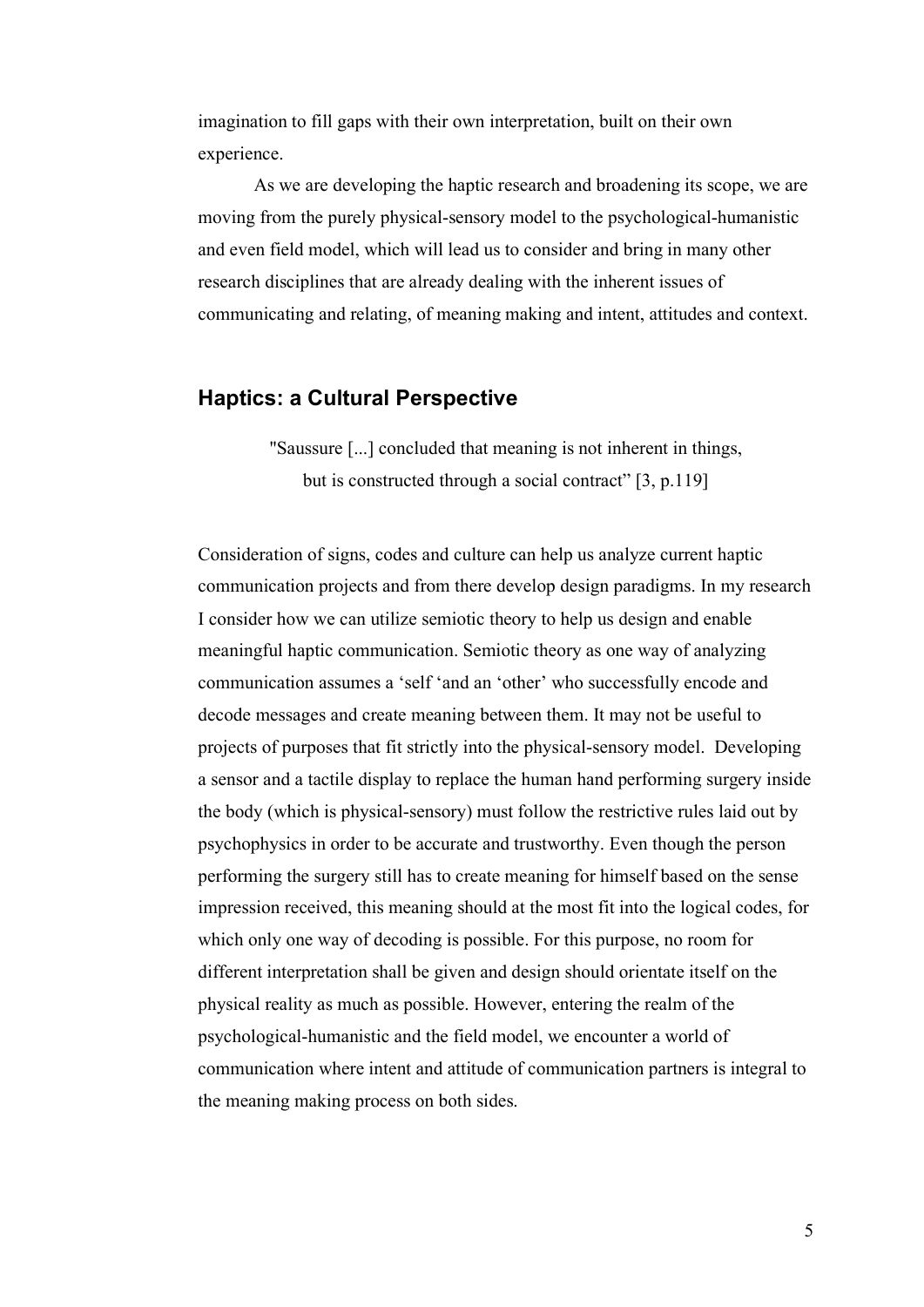## *Semiotics*

Semiotics is the study of signs and sign systems. Within this theory we as social actors can interpret codes not just limited to language, but apparent everywhere we look. At lot of the terminology is borrowed from linguistics, however it is not limited to this model. A picture, film, object would be a "text" that is analysed by us, the "reader". Cultural theorists speak of the "vocabulary of film" or the "grammar of TV documentaries". Semiotic theory envelops considerable breadth of scope in that it can be used to analyse almost everything, especially in the realm of communication.

## *Signs*

"Briefly, a sign is something present that stands for something absent, as a cross represent Christianity; a sign system, also termed a code, is a collection of signs and rules for their use " [4, p. 16]

A sign, more specifically, is a creation of any sort - poetry, a traffic signal, a gesture - that conveys meaning into the mind of the interpreter. It has two parts the signifier, the visible, present part and the signified - the invisible, absent, associated part. Signs come in different varieties; three of the most common are the icon, index and symbol. An icon generally resembles the object it points to, the index is part of a larger object and thereby connected and a symbol is arbitrarily chosen or assigned - it doesn't have to have resemblance or any connection to the object. This latter one is often mentioned synonymously with the word 'sign' and is considered as a uniquely human ability - chimps have been known to use symbols, but not to make them. Symbols are also more likely to create emotional responses.

## *System of Signs - Codes*

According to Leeds-Hurwitz we can assume three types of codes that can be classified: logical codes, aesthetic codes and social codes. Later we can apply these ways of analysing to actual examples.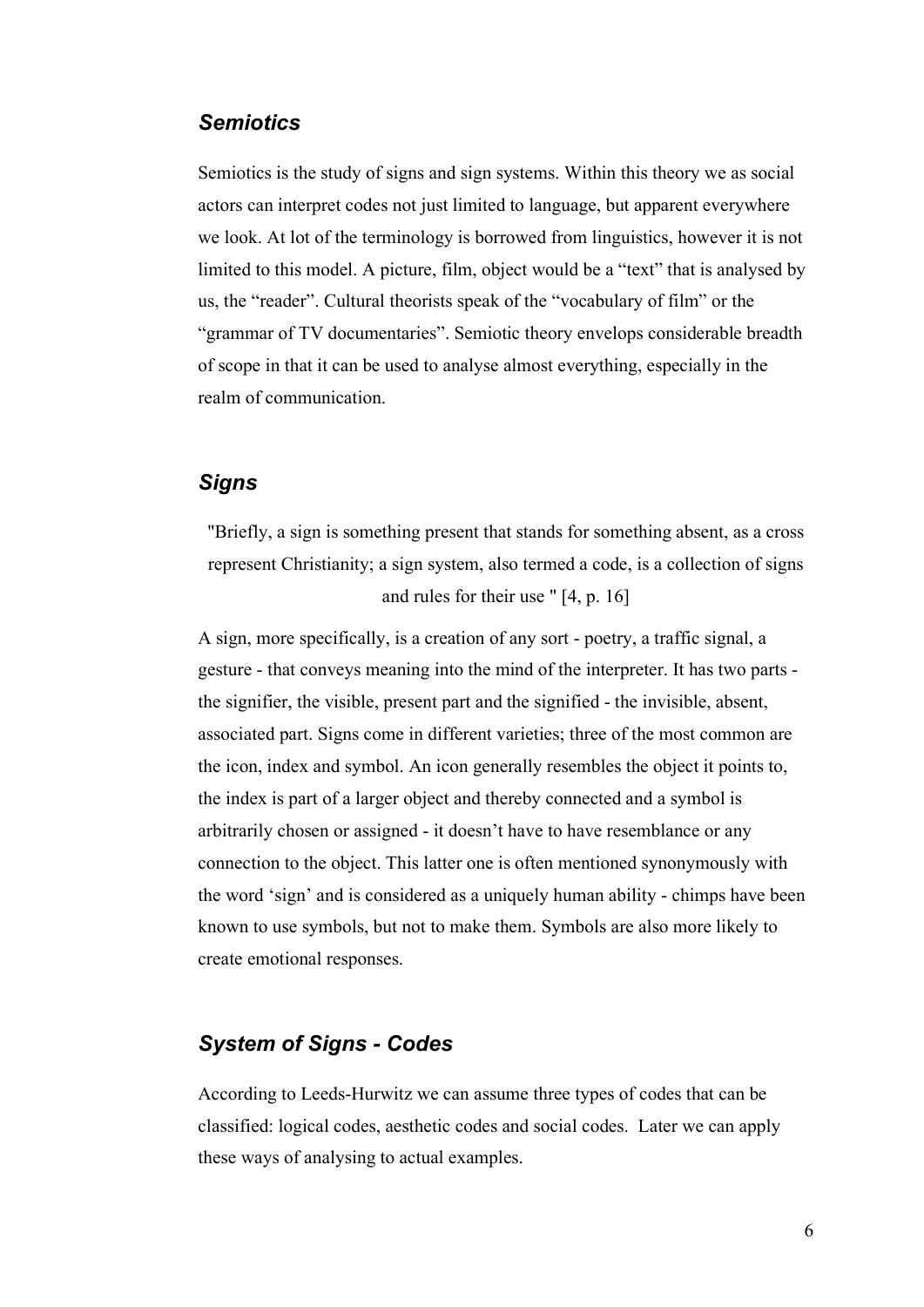### **Logical codes**

Examples of logical codes (codes used by science) are mathematics, Morse code and interestingly, Braille. Decoding is made possible by explicit agreement, which was evolved deliberately in the community the code is known in. It uses symbols, arbitrarily ascribed and is considered digital as it can be divided into discrete units and monosemic, stands for only one signified and it has only one single decoding. It is denotative as it has a literal meaning.

### **Aesthetic codes**

In contrast to that are the aberrant aesthetic codes (codes used by art) which painting, architecture, sculpture, literature and photography are considered examples of. Here, signs are iconic, based on similarity and the codes are connotative and analogue: the meaning cannot be divided into discrete units. Codes are chosen by individuals and subject to change. Decoding happens by clues that have to be sought out by the interpreter.

### **Social Codes**

Thirdly are the social codes (codes used by society), the ones most interesting to semiotics as they include trademarks, clothing, greetings, food, furniture, objects, games sports and so on. They are also considered connotative, analogical and aberrant, they use symbols with an arbitrary relationship between signifier and signified and they are formed by social interaction. Decoding is made possible by the "unwritten expectations based on shared experiences" [4] or conventional use in other words.

# *Codes in Haptic Communication*

The logical codes are precise and the recipient should always understand exactly the message as it was intended. With the aesthetic and social codes there is always a possibility that something is learned that was never intended or indeed that something is missed. So, it would seem at first that to build a logical coding system for Haptic communication is the best option. This may be the case for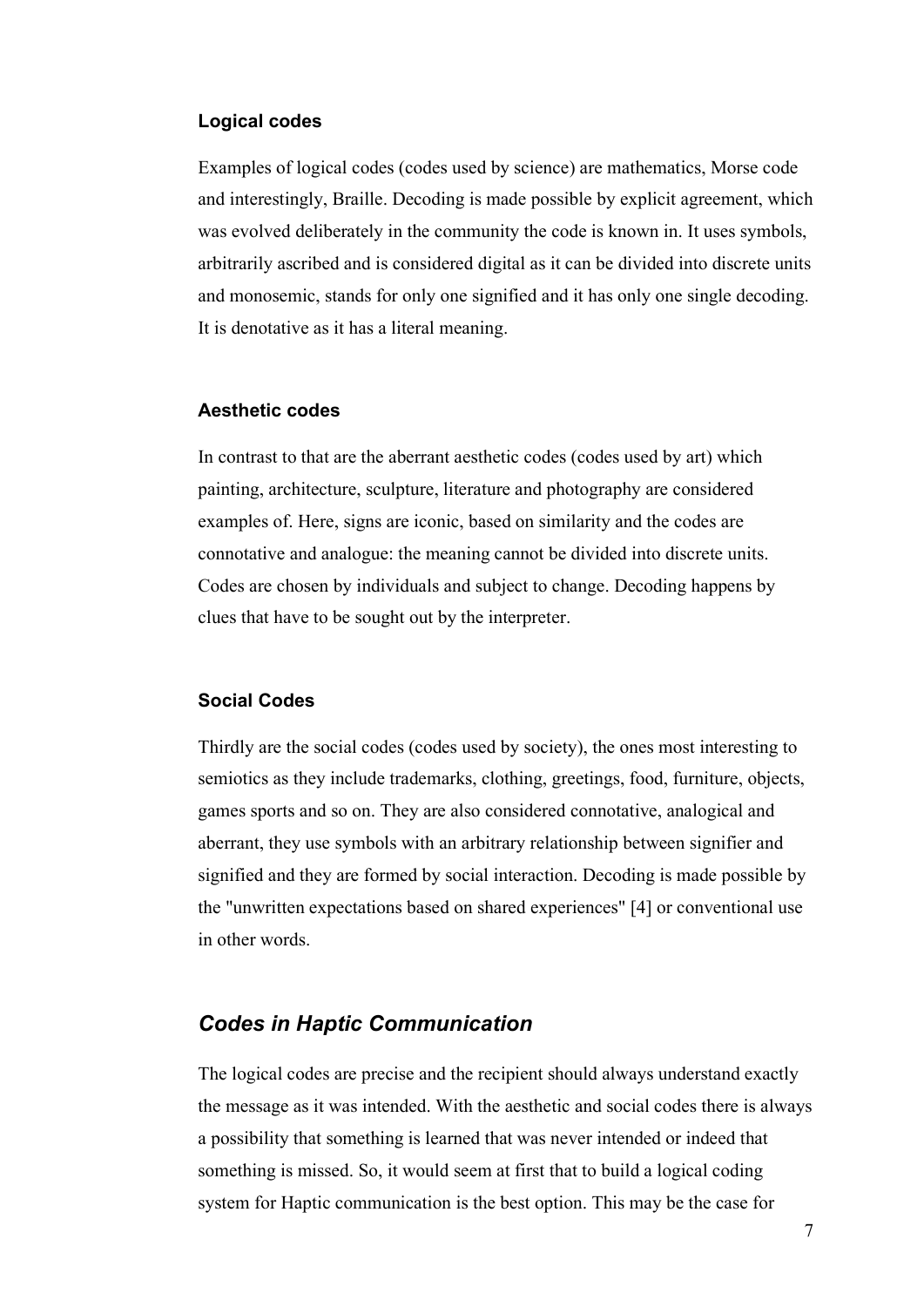circumstances call for a transmission of messages without loss or interference. However it will lend itself less well to allowing a communication system to evolve and to the sort of communication that has to allow for analogical and connotative content - feelings. Non-verbal communication would be placed in the social coding system.

So, looking at the current attempts to create a logical system for Haptic communication and the struggle to fit this arbitrary, imprecise world into a linguistic model maybe it is of benefit to consider the aesthetic and social codes which some projects undoubtedly already integrate intuitively.

"An important consequence of the theory is that it would be easier to externalize verbal representations through verbal responses [...] similarly, it would be easier to externalize non-verbal representations in a non-verbal way than through verbal responses" [5, p.150]

We can see how logical codes were formed in the development of Braille, Vibratese, the Optohapt and the Optacon. They all aim to discover a set of tactile patterns that can be discriminated, rapidly processed, and easily learned. They either transmit letter shapes directly via vibration or mapped letters to vibration patterns. This, really, is the creation of an artificial language. The real advantage of touch as I see what attracts people to it is the potential of harvesting a 'natural', intuitive language.

Haptic communication researchers often refer to aiming to establish semantics, syntax and grammar for communication. Apart from developing a vocabulary to help subjects describe their experiences [6], the linguistic model might not be as helpful as a semiotic model in what seems mainly a communication of non-verbal cues. If we do need to break down the atoms of communication in order to define building blocks, we might turn to the science of signs. It seems that although people voice their desire to establish logical codes, they naturally draw on aesthetic and social codes that help them design meaning successfully.

### **Semiotic Analysis of Case Studies**

In the next section, I will by examine haptic communication designs that seem very successful in their chosen mappings. By analysing projects that are working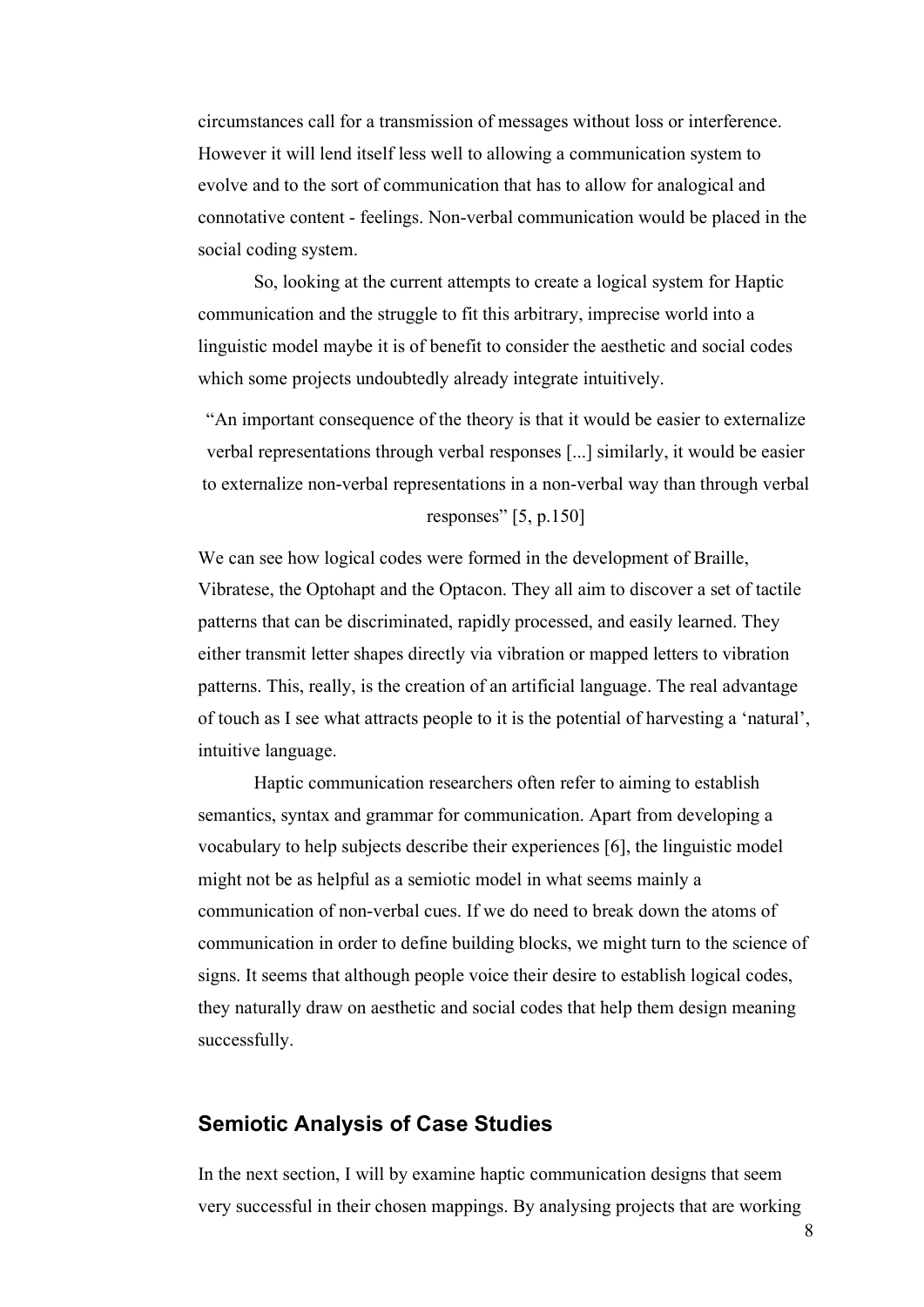well, assumptions can be made about general guiding principles. The first two case studies looked at are devices for haptic interpersonal communication and the last two are attempts to create structured messages (icons) transmitting haptic information in computer interfaces.

The *Vibrobod* and *What's Shaking* [7] are both handheld devices that were developed to communicate the non-verbal cues that are often lost in computermediated communication by adding haptic feedback. The Vibrobod translates squeeze force of the hand to vibration patterns and in What's Shaking the designers map active newsgroups to a vibration buzz, populous newsgroups to warmth. They found that users of their systems "intuitively" interpreted meaning correctly. This "intuition" is determined by a learned system of codes that can be analyzed with semiotic theory.

| <b>WHAT'S SHAKING</b> |                                                  |                    |  |
|-----------------------|--------------------------------------------------|--------------------|--|
| Stimulus:<br>Percept: | Vibration<br>Vibration buzz ( <i>more/less</i> ) | $\rightarrow$ SIGN |  |
| Concept:              | Activity                                         | ->SIGNIFIED        |  |
| Stimulus:             | Temperature                                      |                    |  |
| Percept:              | Warmth (more/less)                               | $\rightarrow$ SIGN |  |
| Concept:              | Presence/Body Heat                               | ->SIGNIFIED        |  |

fig 1: Semiotic analysis of *What's Shaking*

In this system, the designers used their intuition and experience to create a coding that can be "read" (interpreted) by others. Following are other examples where researchers have successfully created readable signs.

*Tactons* [8] and *Haptic Icons* [9] are both attempts to deliver meaningful information in computer interfaces via the haptic channel. These are structured stimuli designed to represent content. The *Tactons* were designed to deliver information about the urgency and type of call on a mobile phone or pager.

| <b>TACTONS</b>        |                                                        |                    |  |
|-----------------------|--------------------------------------------------------|--------------------|--|
| Stimulus:<br>Percept: | Amplitude modulation<br>Roughness ( <i>more/less</i> ) | $\rightarrow$ SIGN |  |
| Concept:              | Urgency                                                | ->SIGNIFIED        |  |
| Stimulus:             | Rhythm                                                 |                    |  |
| Percept:              | Pattern $(a, b, c)$                                    | $\rightarrow$ SIGN |  |
| Concept:              | Type of Call                                           | ->SIGNIFIED        |  |

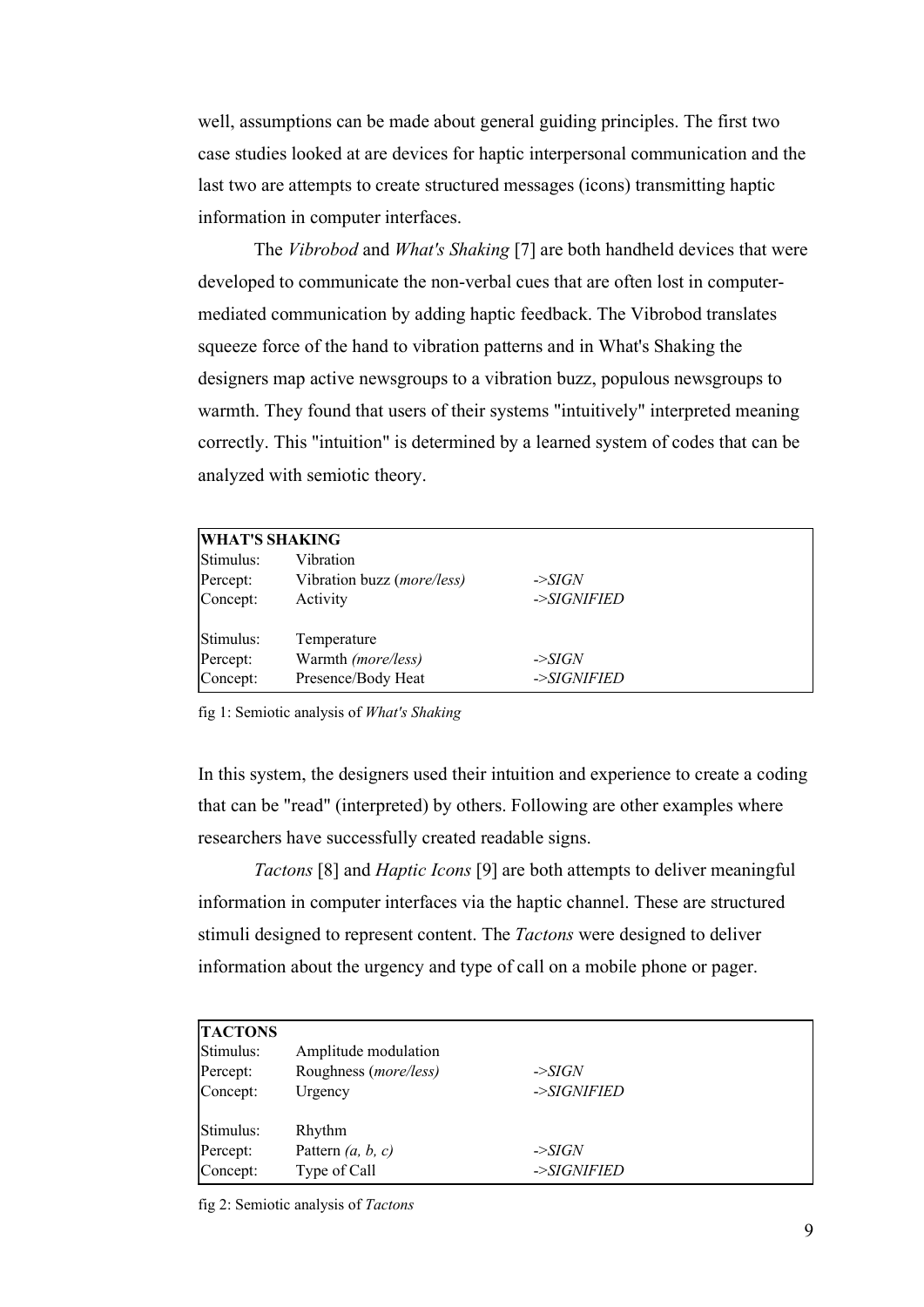Apart from some fine-tuning the researchers reported as necessary in order to make types of stimuli distinctly recognisable and distinguishable from each other, users were mostly able to read the mappings correctly, given an initial familiarization period.

The *Haptic Icons* were designed to facilitate turn taking in a collaborative task over a shared network - something that in face-to-face conversation is usually regulated by non-verbal cues. Three icon families were created for the purposes of indicating who is in control, a request to gain control in different urgency states delivered to the person in control and signalling to the person who requested it. Altogether there are seven icons that had to be learned and identified under workload, delivered via a vibrotactile feedback mouse.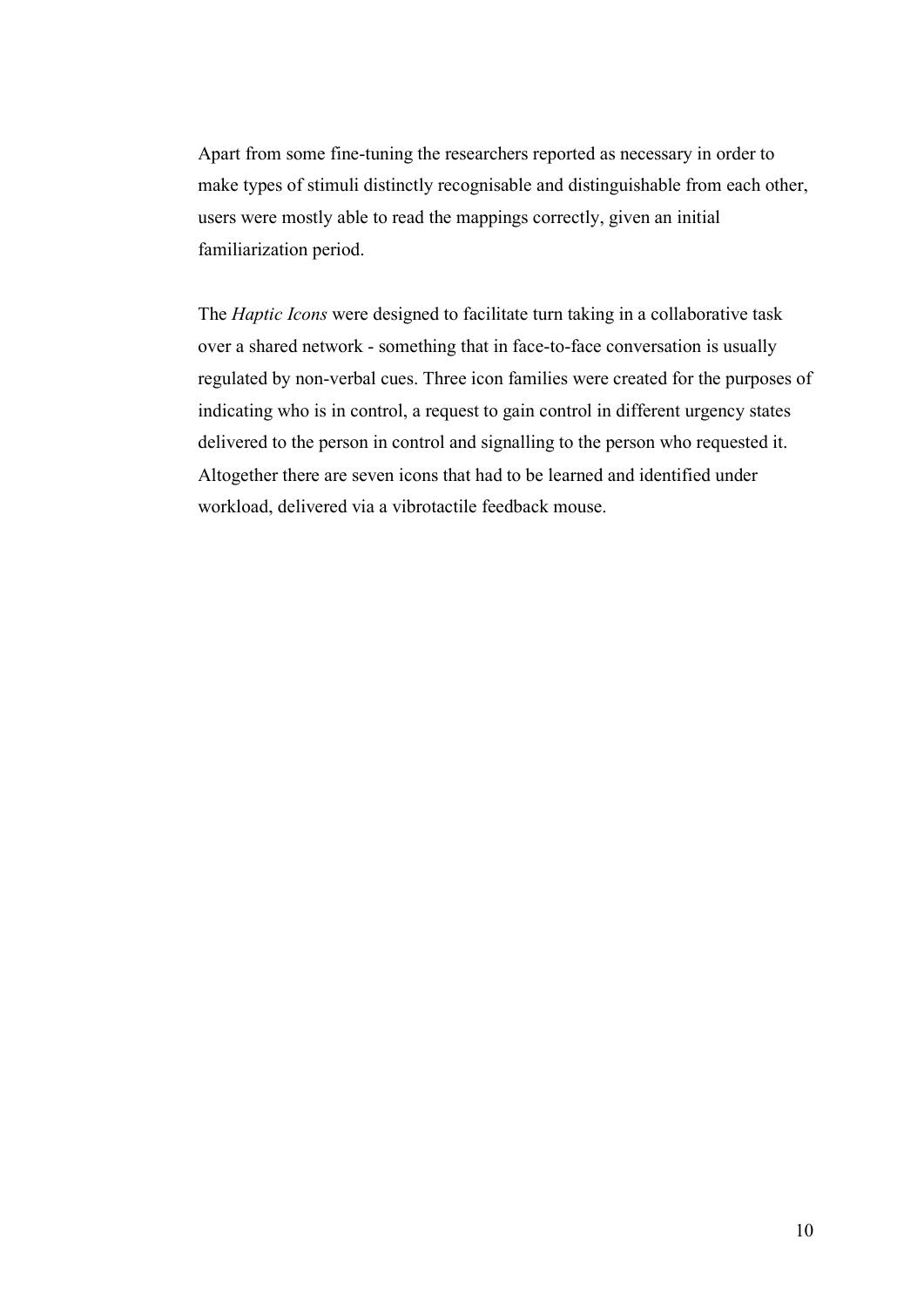### **HAPTIC ICONS**

**Family 1: Change of Control** - The *designer's* metaphor here was a sound that indicates a device being inserted into a PC / a device being extolled respectively

| Stimulus:<br>Percept:<br>Concept: | weak buzz, then STRONG buzz<br>Contrast /Order (Hierarchy of stimulus)<br>Gained control                              | ->SIGN<br>->SIGNIFIED                           |
|-----------------------------------|-----------------------------------------------------------------------------------------------------------------------|-------------------------------------------------|
| Stimulus:<br>Percept:<br>Concept: | STRONG buzz, then weak buzz<br>Contrast + Order (Hierarchy of stimulus)<br>Lost control                               | ->SIGN<br>->SIGNIFIED                           |
|                                   | <b>Family 2: In Control - Designer's metaphor: Heartbeat</b>                                                          |                                                 |
| Stimulus:<br>Percept:<br>Concept: | periodic vibration, varied strength<br>gentle (low stress)<br>In control                                              | $\ensuremath{\Rightarrow}$ SIGN<br>$-SIGNIFIED$ |
| Stimulus:<br>Percept:<br>Concept: | periodic vibration, varied strength<br>noticeable, not unpleasant (medium stress)<br>In control but might lose it     | $\ensuremath{\textit{--SIGN}}$<br>->SIGNIFIED   |
| Stimulus:<br>Percept:<br>Concept: | periodic vibration, varied strength<br>noticeable, unpleasant (high stress)<br>Another user urgently requests control | $\ensuremath{\textit{--SIGN}}$<br>$-SIGNIFIED$  |
| something                         | <b>Family 3: Waiting for Control</b> -Designer's metaphor: tapping of fingers while waiting for                       |                                                 |
| Stimulus:<br>Percept:<br>Concept: | periodic tap, varied strength<br>light, gentle tap<br>gentle request                                                  | $-SIGN$<br>$-SIGNIFIED$                         |
| Stimulus:<br>Percept:             | two quick taps, varied strength<br>gap between taps draws attention to them                                           | $-SIGN$                                         |

fig 3: Semiotic analysis of *Haptic Icons*

What has happened in the projects reviewed here is that although it seems users of the systems grasp meaning intuitively, it is more true that the designers used their intuition to create an association and the users read these signs correctly - in other words constructed the meaning they were supposed to. Even though the icons would require training, they are so cleverly harvesting a common system of associations that makes them easy to learn. To associate a "rougher" vibration buzz than the one before with a more urgent message surely needs to be learned.

Concept: urgent request ->*SIGNIFIED*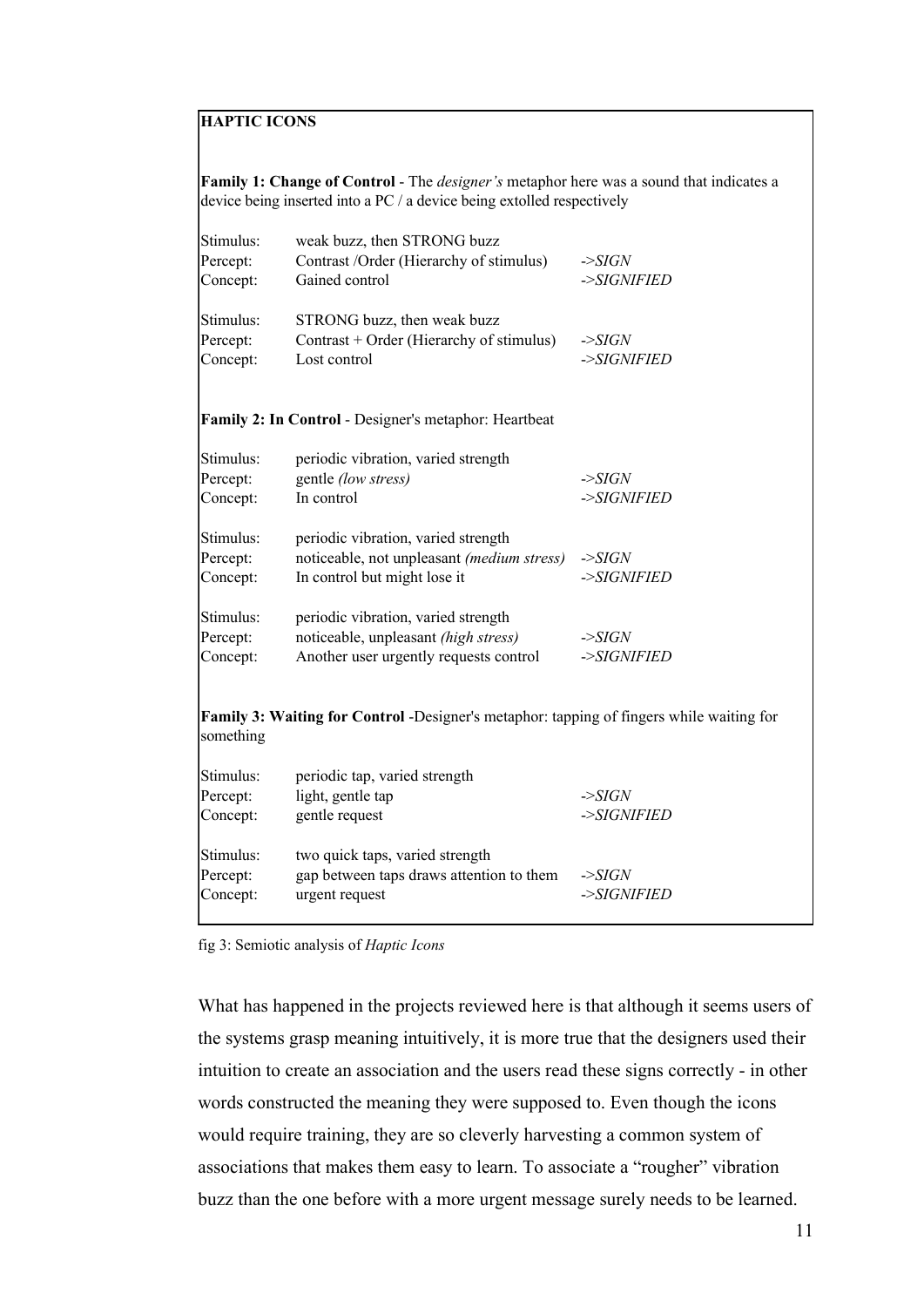But it seems like the more the user can relate to conceptual models already present and learnt, the more likely the "intuitive" handling of an interface can be.

"Natural mapping, by which I mean taking advantage of physical analogies and cultural standards, leads to immediate understanding." [10, p.23]

"When things make sense, they correspond to knowledge that we already have, so the new material can be understood, interpreted, and integrated with previously acquired material" [10, p. 68]

There have been concerns raised regarding the recall ability of not differing haptic stimuli, but of the different exact states of the stimuli (i.e. we can relate a buzz to activity, but can we identify whether it is a low, medium or high activity buzz?). We may have to consider that touch might not be infinitely separable into discrete units which are digitally reproducible, but still celebrate the fact that if treated analogously and allowed to respond dynamically, the potential for the communication of an affective and expressive nature is tremendous.

# **Forming of Codes**

Finally I would like to look at the project *ComTouch* [11]. It is different from the other projects in that the designers did not just provide prescribed codes to be read, but allowed space for the social actors using the device to create their own system between themselves. This approach is interesting in that it can tell us more about the potential and the process of meaning making in haptic communication. *ComTouch* is designed to augment audio communication via a mobile phone by adding vibratory feedback that can dynamically express squeeze pressure of the hand holding the phone. It was hoped this would enable the communication of non-verbal cues. Subjects were given a chatting task where the touch channel was complementing the audio, and a negotiation task, where audio communication was discouraged.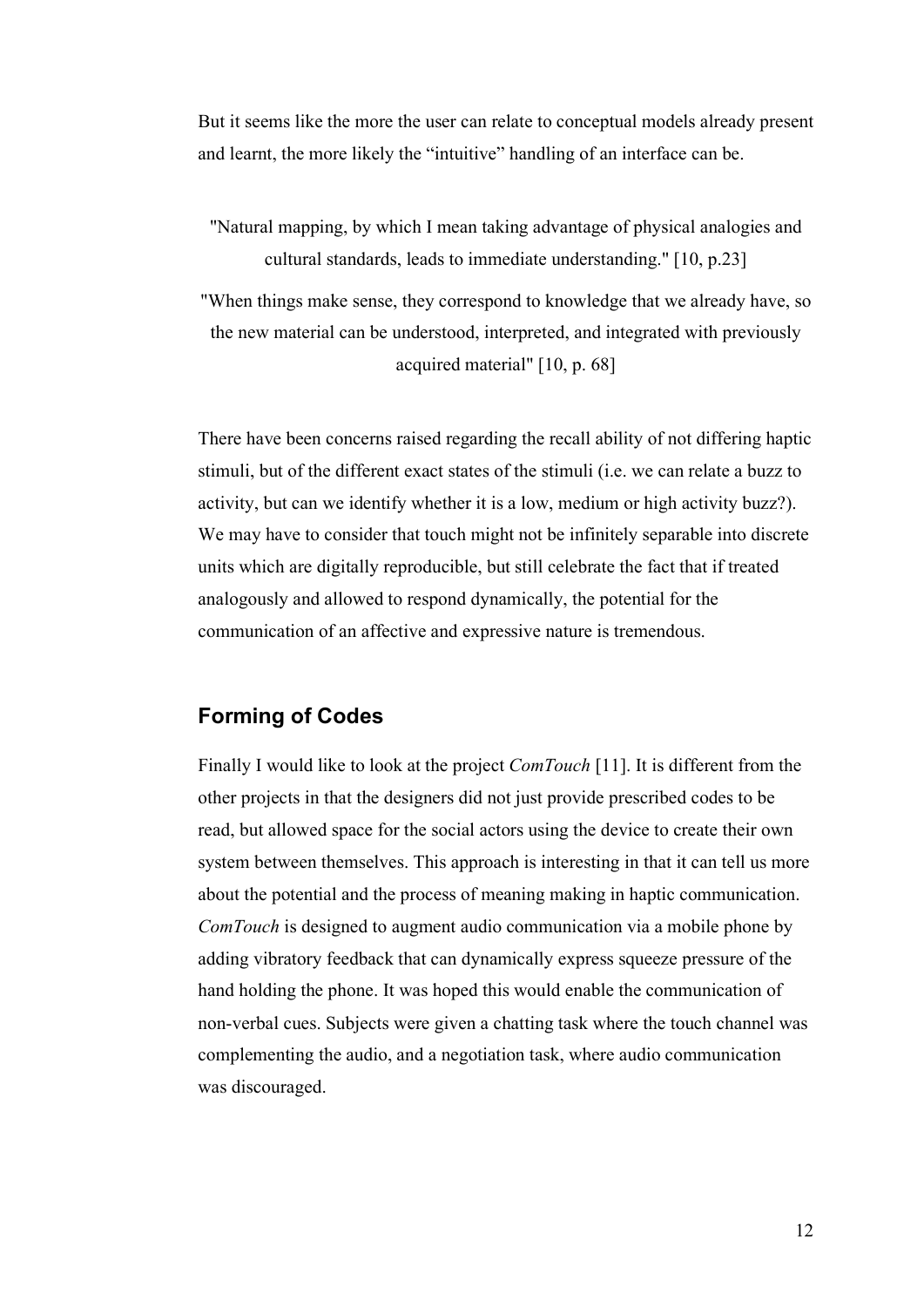The subjects knew each other before the experiment and all established and formed communication codes between them successfully. In the chatting task, the added tactile channel was mainly used for emphasis, turn taking and mimicry.

| <b>ComTouch</b>        |                                        |
|------------------------|----------------------------------------|
| Sensing/Self-stimulus: | squeeze force $+$ duration of force    |
| Percept:               | intensity of vibration                 |
| $\text{Concept I}:$    | Emphasis                               |
| $\text{Concept II}:$   | Turn taking                            |
| Concept III:           | Mimicry - presence, attention, bonding |

fig 4: Semiotic analysis of *ComTouch*

*ComTouch* differs from the other projects in that it investigates social uses the subjects were putting their haptic mappings to. It is an open system in that is allows the users to form their own system of codes which do not necessarily have to have a clear meaning outside this small social group, but if proven successful could develop into conventional use. An example of users shaping their own conventions are the so-called emoticons, which were derived from countless attempts by online community users to convey emotions in a textual/visual form. The emoticons that were the most accepted and therefore most widely used became convention. ;-)

### **Tactile Semiotics - Haptic Box**

With the Haptic Box I am investigating whether we associate certain emotional values with tactile experiences. Investigating attitudes and intention, can inform assumptions about the kind of meanings that will be constructed.

The box contains ten different textures, presented in a random sequence. They can be felt (not seen) with one hand while the other hand fills out a semantic differential scale - a set of 12 polarized word pairs rated from one to seven - to show the semantic link between the tested object and the subject's mental imagery. A semantic differential scale is made up of adjectives which serve as measures of the dimensions evaluation (good-bad), potency (powerful-powerless) and activity (fast-slow) and therefore gives us information about how we judge objects, words, concepts or whatever the item to be analyzed might be, along those dimensions. It is particularly useful in obtaining information about affective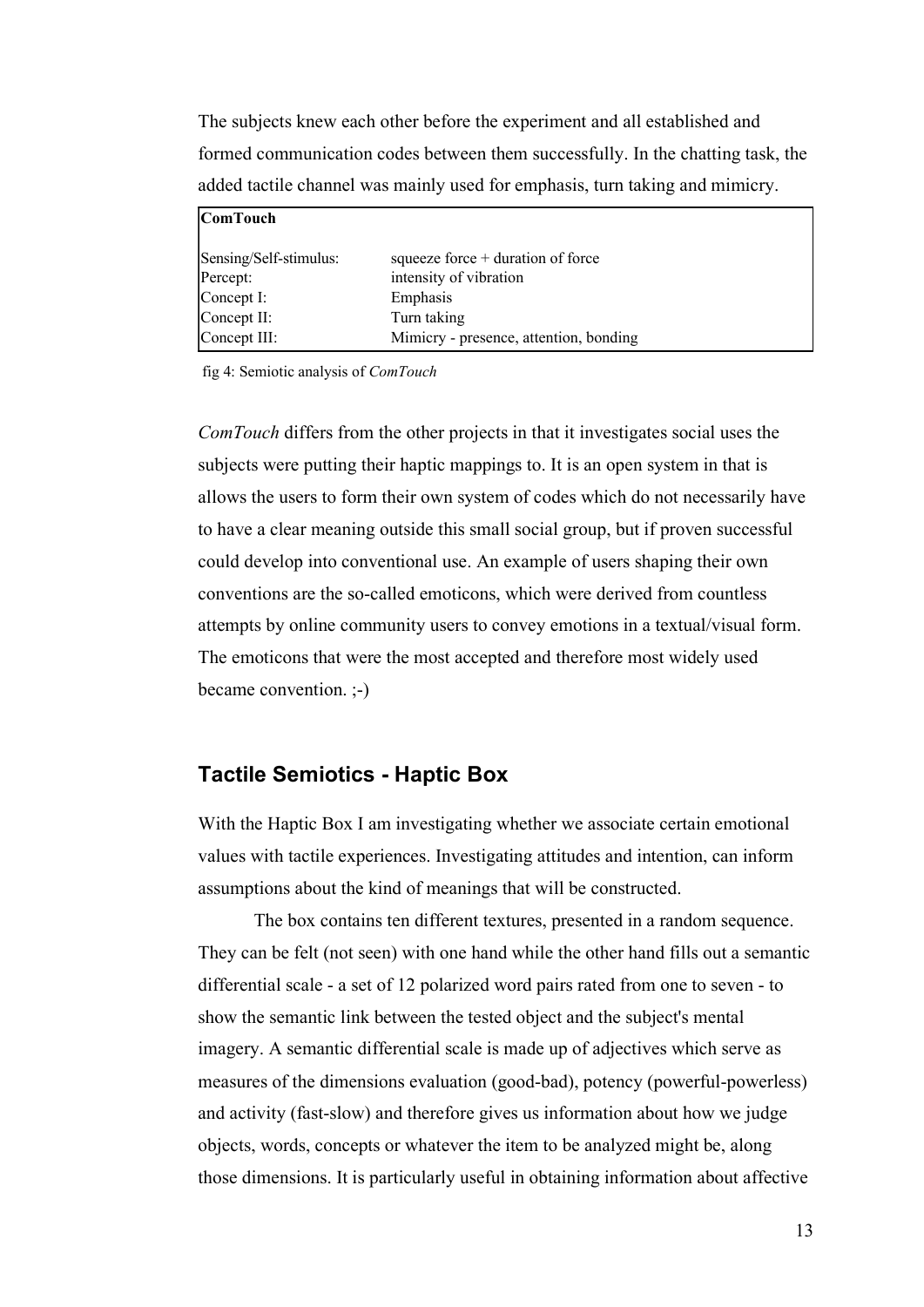responses to a particular object. All the word pairs are taken from established scales for each of dimensions, rather than intuitively chosen. However, some of them were chosen deliberately to not be obviously relevant to textures - like sweet and bitter for example. I was interested whether a cross modal effect might be detected. A questionnaire about touch memories and associations was filled out afterwards, to gain insight into the subject's touch awareness.

The chosen word pairs for this experiment are as follows, and subjects were asked to rate them on a scale from one to seven:

| Pleasant       |                                              | Unpleasant    |
|----------------|----------------------------------------------|---------------|
| Active         | .                                            | Passive       |
| Rugged         | $\bullet\bullet\bullet\bullet\bullet\bullet$ | Delicate      |
| Foul           | .                                            | Fragrant      |
| Heavy          |                                              | Light         |
| Hot            |                                              | Cold          |
| Sweet          |                                              | <b>Bitter</b> |
| Young $\cdots$ | Old                                          |               |
| Relaxed        |                                              | Tense         |
| Strong         |                                              | Weak          |
| Valuable       |                                              | Worthless     |

fig 5: Semantic Differential Scale for *Haptic Box*

37 people have completed the Haptic Box experience, 21 male, 16 female in the age range 21 to 60, most of them staff and students from the University of Portsmouth. Some interpretation can be made from the results.

### *Association to Physical Nature*

A lot of overlap on the collated scales was probably often due to the physical nature of the object, and the fact that some of the word pairs can be taken very literally - e.g., almost everyone associated *rugged* rather than *delicate* with the Tree Fungus (whereas no one could agree whether the Fungus was *pleasant* or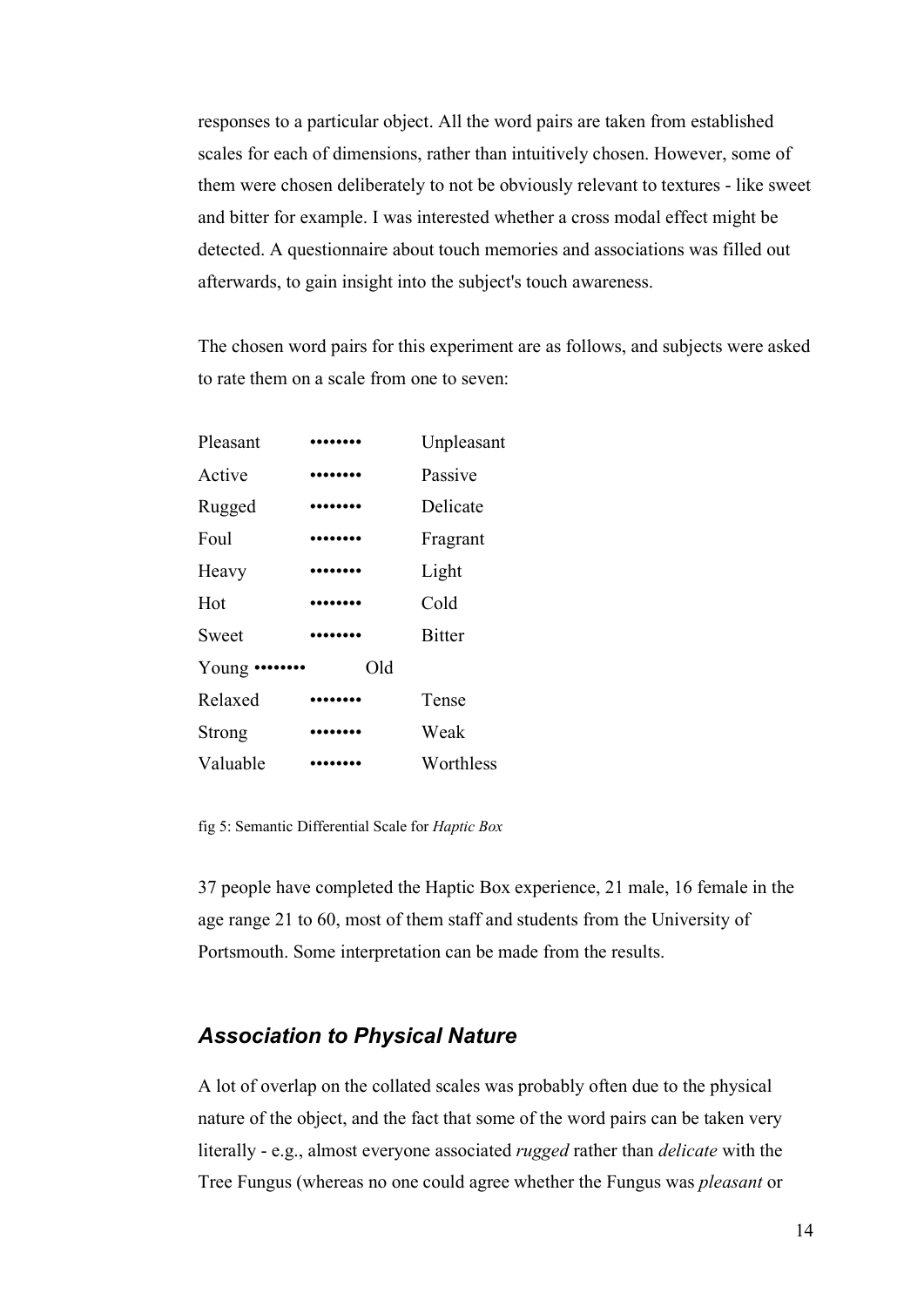*unpleasant* to touch for example, which does not relate to any actual physical reality). The problem here is that the word pairs are taken as denotative, describing the physical object, rather than the connotative meaning that was to be investigated. *Hot* and *cold* would be a metaphorical way to describe a person, but in association with a texture it becomes literal.

# *Common Association with Natural Materials*

Noticeably, it seems that the most correlation between subjects is over the materials that are the most organic, natural. It appears the more artificial the material, the more associations diverge. This could be because the settings in which we meet organic materials (Tree Fungus, Bark) are usually similar, so we share the same experiences and associations. The experience of synthetic materials on the other hand is manifold and it is more difficult to describe a common denominating experience or association.

| <b>Tree Fungus</b>                                         | <b>Fur</b>                                                              |
|------------------------------------------------------------|-------------------------------------------------------------------------|
| Unpleasant<br><b>Active</b><br><b>Rugged</b><br>Foul       | <b>Pleasant</b><br><b>Active</b><br><b>Delicate</b>                     |
| <b>Heavy</b>                                               | Light<br>Hot                                                            |
| <b>Bitter</b><br>Old                                       | Sweet                                                                   |
| <b>Tense</b><br><b>Strong</b><br><b>Worthless</b><br>Brave | <b>Relaxed</b><br>Weak<br>Valuable<br><b>Brave</b>                      |
| <b>Stone Tile</b>                                          | Silk                                                                    |
| Passive<br>Rugged                                          | <b>Pleasant</b><br><b>Passive</b><br><b>Delicate</b><br><b>Fragrant</b> |
| Heavy<br>Cold                                              | Light<br>Hot                                                            |
| Old                                                        | <b>Sweet</b><br>Young                                                   |
| <b>Strong</b>                                              | <b>Relaxed</b><br>Weak<br><b>Valuable</b>                               |

Brave

fig 6: Semantic Profiles for *Tree Fungus*, *Fur*, *Stone Tile* and *Silk*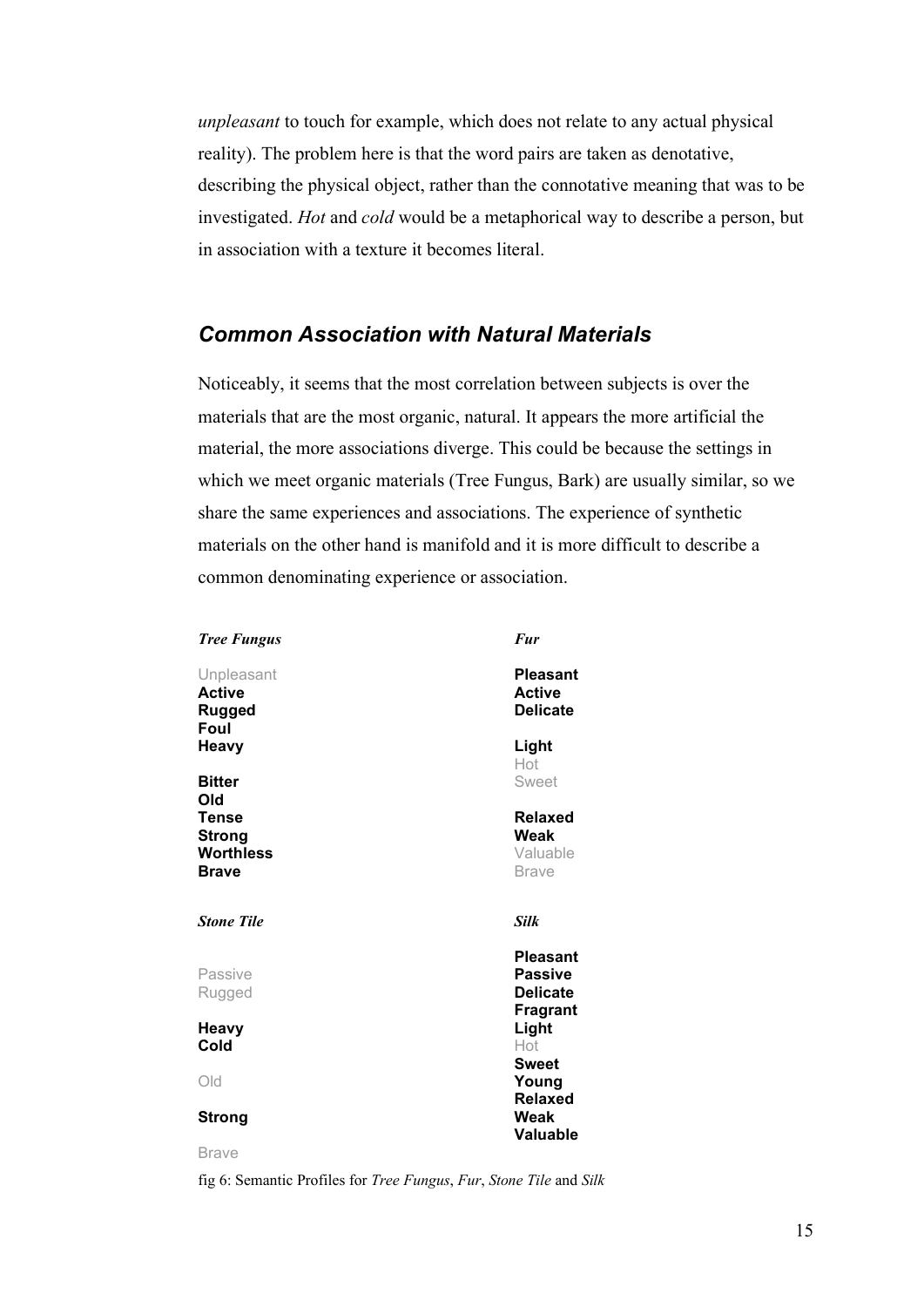Some results of the Semantic Differential analysis can be seen in fig. 6: a lot of agreement on one adjective rather that the other (i.e. if most people chose 'foul' rather than 'fragrant') is represented by the favoured adjective printed in bold. If there was only some agreement on one adjective, it is printed in grey and if no agreement was apparent, the adjective was left out. We can see a profile emerging for each of the textures.

# *Conclusion Haptic Box*

Statistical evidence about a link between semantics, tactile sensation and values is being generated. Correlations are happening especially where people recognise the texture and therefore associate an object rather than a texture. There are two of the textures investigated, which are especially obvious in the way that most subjects had a clear impression of them and seemed to have similar response. This result is in line with my enquiry of social codes in communication - the mere texture may not necessarily produce a coherent mental image, but it might be associated with an object we have experienced before and that is associated with a certain mental concept.

For example, when we touch the silk we may all have more or less the same receptors stimulated which deliver their sense impressions to the brain. It was not systematically recorded in this experiment so far, but a lot of people actually commented when they thought they had recognised a texture. In the case of silk, people were invariably often right. Then, after forming a mental image, a whole different set of associations is possible.

Once we have recognised it to be silk, because we have experienced it before, we associate all the cultural connotations that come with it: precious (expensive, rare), glamorous, feminine. These connotations are dependent on the environment we have grown up in and the context in which we encounter the object - some cultures may use silk for both genders equally, to show off wealth, whereas in others it may be used for seduction. They are also subject to change over time - for example, with new manufacturing methods, silk is not as rare and therefore not as precious as it once was. The other example texture that produced an almost unanimous reaction to the word pairs is the tree fungus, which was also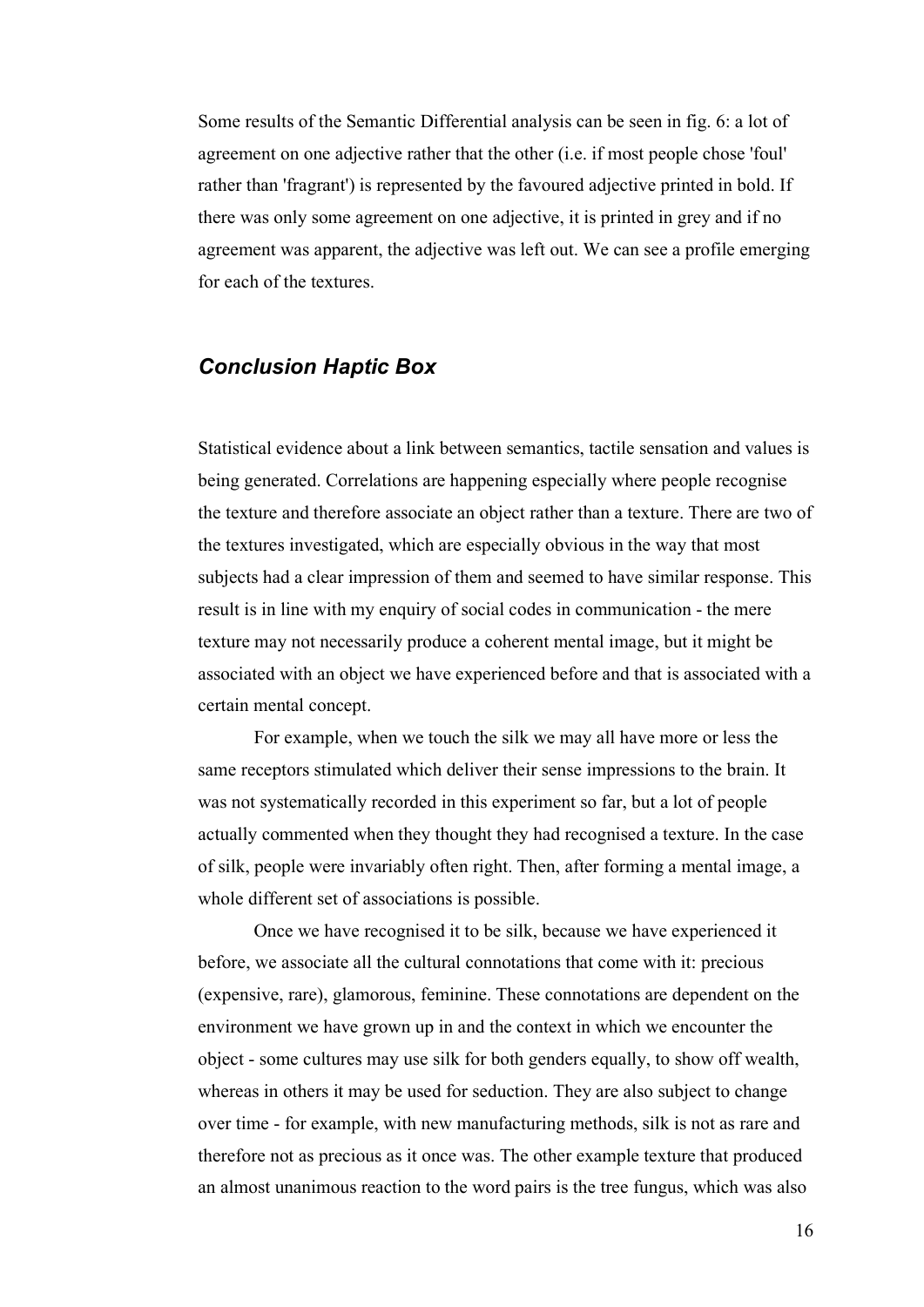easier to recognise than the other textures as it was more of a relief than a flat structure, which gave subjects another parameter to explore. If you look at its profile and compare it to the silk's profile, one can clearly begin to see a contrasting semantic image. The rotten tree parasite is old, bitter, foul and worthless - the silk is young, sweet, fragrant and valuable.

These findings about links of semantics and touch experience can help design haptic devices and expressions because it shows that there is a system at work, even though it may not be fitting into a purely linguistic model. The study is to be taken as a pointer to the cultural system of signs that is available to us.

### **Kinaesthetic Semiotics: PinKom**

Building on the investigations into tactile semiotics, I have designed a study similar to *ComTouch*, where the actual user behaviour is hoped to inform design specifications. Researchers of Haptic Communication are concerned with studying the effectiveness of different mappings of touch parameters like vibration, force feedback, temperature [12]. Creating the technology for this is difficult and building functional prototypes takes up most of the research time. User studies often have to be reduced to pilot studies. To counteract this, I built a low-tech solution that could be useful in predicting how people will use personal haptic devices. It is designed to investigate how they will react to these new forms of expression and whether they will develop idiosyncratic languages - because it is a shape display, I would call this an investigation of *kinaesthetic semiotics*: we are looking at the subjects producing a system of signs, made up of movement and touch.

PinKom is a mock-up of an imaginary haptic communication device that will allow the spontaneous forming of communication codes via that haptic channel. It would utilize the potential of shape display and real time force feedback by a remote human being for personal, intimate expression and sense of presence. Couples in a love relationship use PinKom - which is basically a customized version of the pinpression toy - for at least a week. It is a visual and haptic display, which can be seen and felt two ways. Subjects are asked to imagine that this would be a remote communication device while interacting in real-time. They are asked to do two tasks over one week: a) use the device in an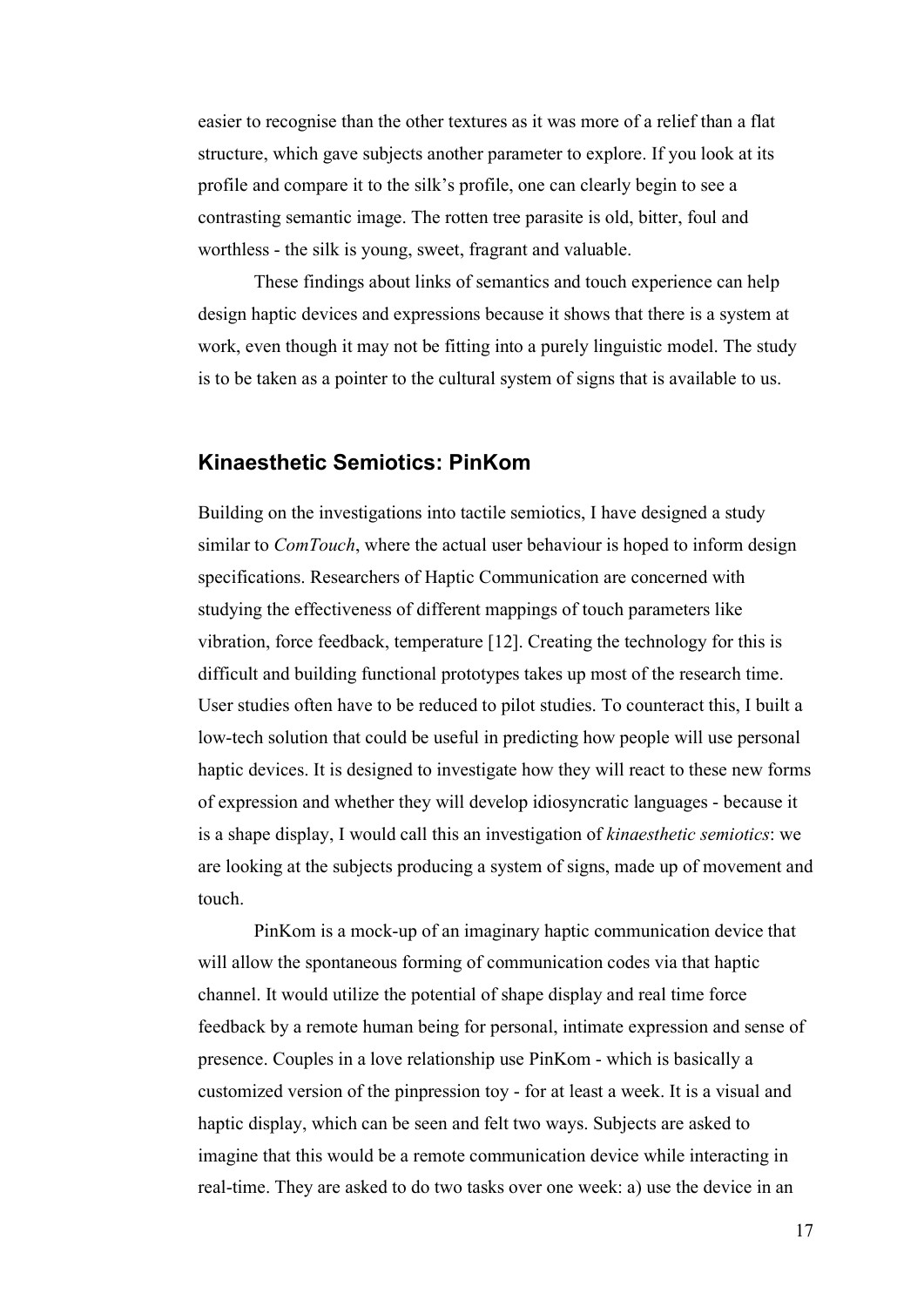asynchronous and gestural fashion, i.e. leave message for each other and record these with a digital camera they were provided with; and b) to communicate predetermined messages of an affective nature ("I love you", "I am angry") in real time, both touching the device synchronously. They are also given a notebook/diary in which to record their thoughts by written or visual means.

Qualitative data is generated and spontaneous forming of communication codes is monitored, providing a glimpse of the real uses people would put their new touch based communication devices to. Even though the prototype is not technically functional at present, it is allowing some results and pointers for future designs.

### *Real time communicating*

The first couple using the device were a male and a female in their thirties, both professionals in the creative industries. Their written recordings showed they felt that a jabbing motion was very useful in communicating anger, but struggled in communicating happiness which they put down to happiness not often being expressed via the touch sense.

## *Message leaving*

The other observation that was possible is the fact that when allowed to use the pins as a visual display, the resulting expressions [13] were almost unanimously 2-dimensional. This happened in an earlier study precluding PinKom, conducted with schoolchildren who were asked to communicate affective messages using play-doh - they tore it into strips and used it to make 2-D, flat images. So the next question to be asked would be whether our minds will have to readjust for the possibility of a three-dimensional haptic expression.

### *Conclusion PinKom*

For the design incorporating a pin mechanism for non-verbal interpersonal communication, it seems that the dimension of the real time force will be more powerful to communicate than the shape display on its own. However, as in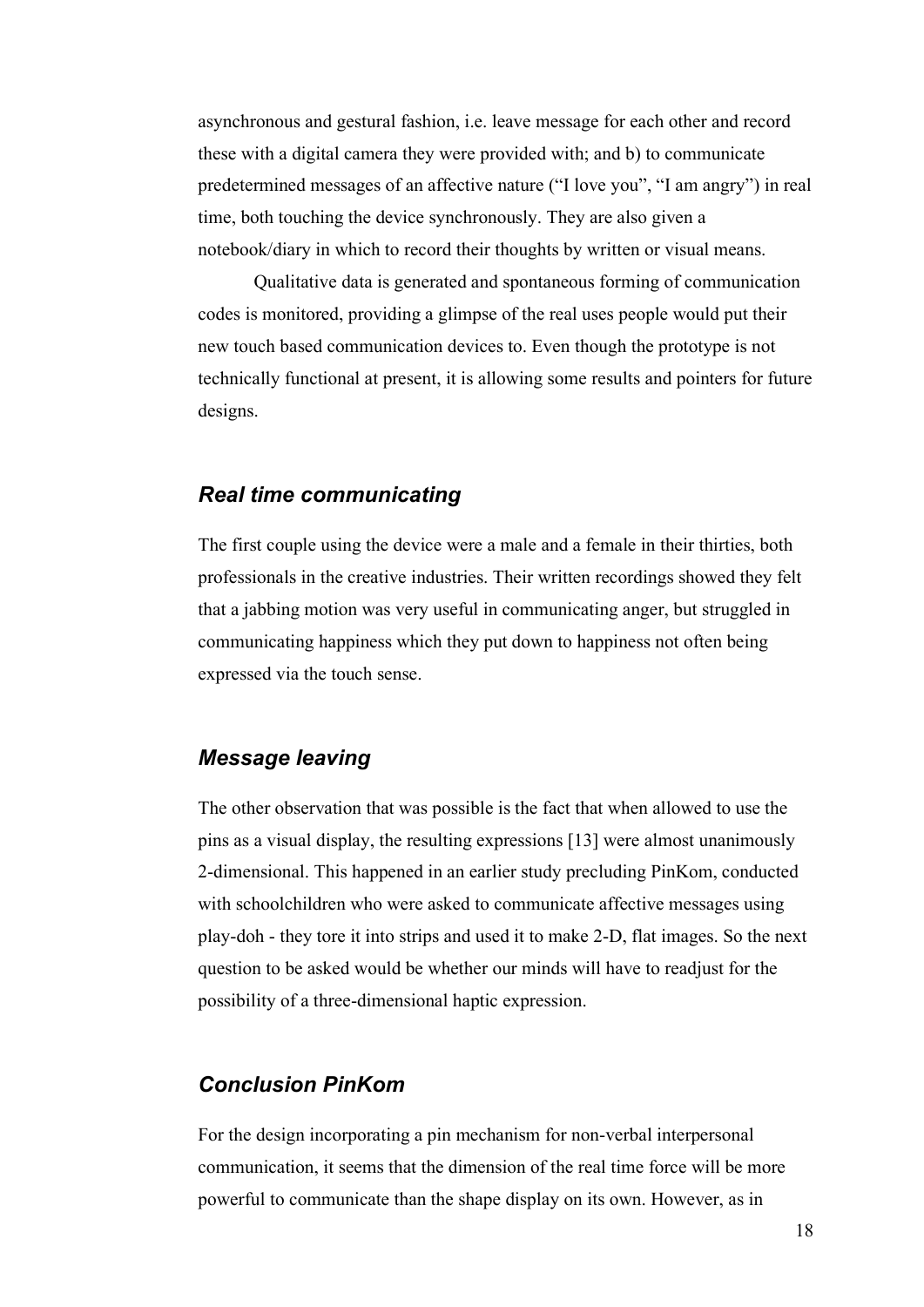*ComTouch* we can observe subjects appropriating the medium for their personal use - in this case producing figurative, visual messages. They are modelled on the natural world, and not abstract. Obviously, for the documentation of real time communication it would be useful to observe this in a lab setting, this may produce more information than letting subjects report themselves – but this method was discarded for the benefit of allowing people to experience their device in a familiar, intimate setting in their own time.

Whether the PinKom is feasible with current technology is irrelevant for this study, but as a user-centred design study of new ways of communicating via remote touch, it is my approach to ascertain useful future specification. However, it should be a future aim to build a functional prototype of building a remote communication device using a pin display.

# **General Conclusion and Discussion**

My intention is not to distract from psychophysical considerations, it is obviously essential to establish which design parameters we can actually perceive before incorporating them. However, the way we construct messages from our building blocks leads us into a new realm of considerations. We will build on the sensoryphysical knowledge that is being generated and add the psychological-humanistic layer, ultimately striving for holistic ways of designing and allowing evolution of the powerful elements of touch.

With the work on tactile semiotics I have demonstrated how we can investigate the signs that are present in our culture. Being aware of this process of sign reading, which happens automatically for the cultural consumer, is important for any cultural producer. Utilizing the signs cleverly, which is what designers intuitively do, can construct a certain message/reality. All artists working with material culture (fashion, architecture, stage/production design etc.) use their intuition and personal experimentation to create meaningful artefacts, which can be 'read' by others who share the same cultural experience. Of course, there is a visual aspect to these and we are very fluent in visual signs - a red dress, a black and white photograph has certain connotations that can be deliberately conjured up. We "intuitively" associate a red dress with a sexually confident woman, and a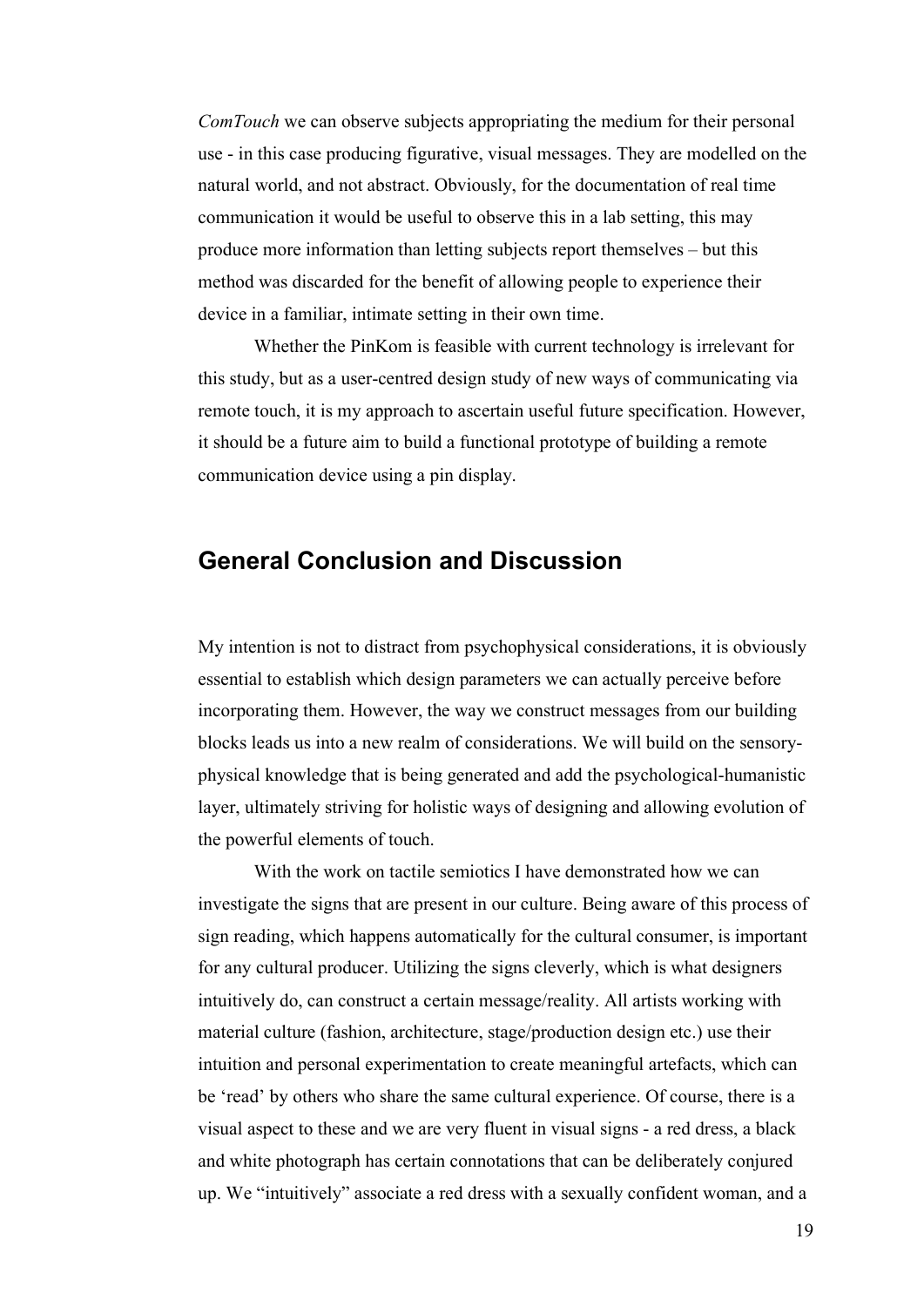black and white photograph communicates nostalgia and past times. The origins of why that is so (i.e. in the beginning of photography, they used to black and white due to technical constraints) is maybe less important for semiotic analysis than what meaning the artefact constructs in the mind of the 'social actor'. In the same way, we "intuitively" associate a high vibration buzz with activity and a warming device with body heat and therefore presence of a remote being.

With touch a lot of responses seem instant and universal - however, there is a layer of abstracted meaning, which is not necessarily the same for everyone. A wearable vibrotactile device delivering a buzz as an alert seems intuitive - in its design, and our response seems obvious and automatic. Abstraction on top of the sensorial layer that most of us have in common, however, still needs to take place. After registering the sense impression through the body, my mind associates the fact that what I am wearing means it can buzz and when it does this, it means that something has happened which needs attending to. If I was not aware of the context and intent of the buzz, I might therefore construct a different, unintended meaning, which will influence my behavioural and emotional response. I might be startled and run away or try to take off the vibrating device.

What is interesting about the PinKom is the fact that with relatively simple means we can start to think about and study the potential of touch in remote and computer mediated communication. If we allow ourselves the space for artistic creation that may sometimes seem unrealistic at first, we can explore the field from different perspectives and push the boundaries of the field by asking unexpected questions. Tollmar [14] suggests combining blue-sky research with down-to-earth design methods in designing new interfaces. Mock-ups can be used to help users envision the kind of systems they need - and in turn inform the designers of exactly what will be required [15].

As well as Haptic Designers collecting metaphors from the real world (inspired by social codes) to inform our semiotic intuitions, it will be interesting to see what happens if access to haptic technology (like the Haptic Editor [16]) becomes widely available - will aesthetic codes, inspired by individual artists, be created [17]? We might see a development like in photography or colour theory, where artistic experimentation pushed technological development and led to a greater understanding of perception and therefore a more accurate usage and dynamic composition of (visual) elements. Because of the unique nature of touch,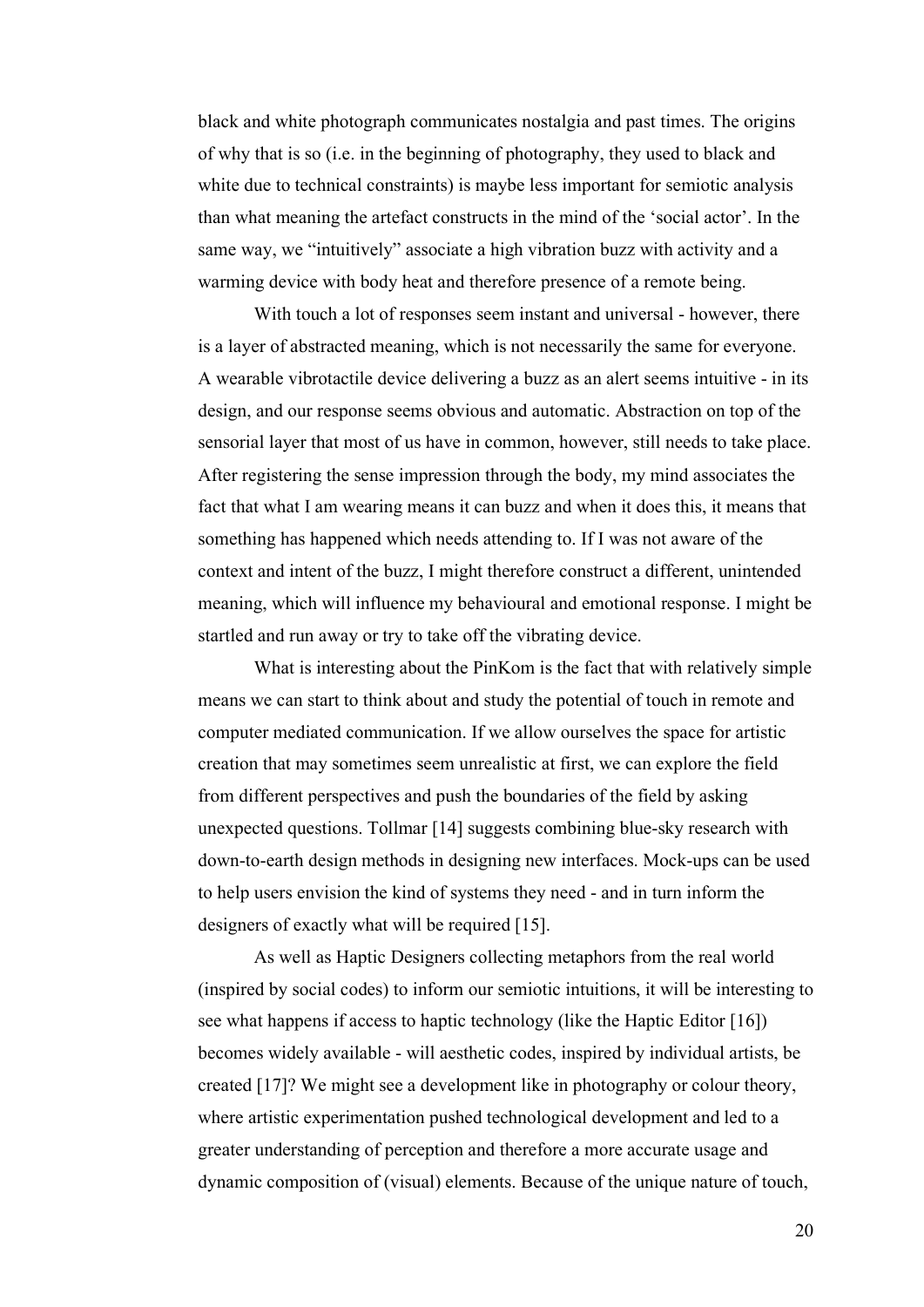design for Haptics will demand its own set of experimentation, haptic sketches and design iterations. A mere translation from visual to haptic (i.e. making *graphs* haptically explorable seems paradoxical) might not be fruitful. The elements for composition need to be explored and they may not always have a visual or verbal equivalent. Music and sound seems a more natural source of inspiration and analogy in its relation to vibration.

Interface design in general is moving away from a button culture to a search for true interactivity - looking to shift from the paradigm 'clicking a selection of pre-determined choices' to a more flexible, dynamic response system that better reflects the styles and preferences of human beings as users. This development is especially evident in the area of interactive installations and responsive environments.

"[Users] can truly gain an experience of agency, [...] their action pulls congruent reaction without them feeling they have merely stumbled across come predetermined interaction sequence" [18]

Haptic interfaces, as part of the general move to appreciate the user holistically, as a discipline also incorporates this interest in more analogue structures. The *ComTouch* designers discarded the vibration motor of their first choice because its "dynamic range was too limited for adequate expression" [11], in favour of an acoustic speaker which could give the people using their system more control, i.e. the users were able to appropriate the range of responses available to their own preferences and personal use.

This enabling of the forming of social codes, rather than prescribing logical codes in form of a pre-set coded language, is another step towards a holistic interface. To establish logical codes will make sense where an explicit agreement between communication partners is wanted and needed in order to make communication successful. Where we want to allow for affect and personal expression, an emphasis on logical codes may neglect the potential for analogous expression and we may ultimately limit ourselves.

### **References**

[1] R. Weber: *"A Philosophical Perspective on Touch"* in 'Touch - The Foundation of Experience' ed. by K.E. Barnard and T. Berry Brazelton, International Universities Press Inc., 1990 [2] K. MacLean *"Application-Centred Haptic Interface Design"*, Chapter in Human and Machine Haptics,

ed. By M. Srinivasan and M. Cutkosky, MIT Press, 2000